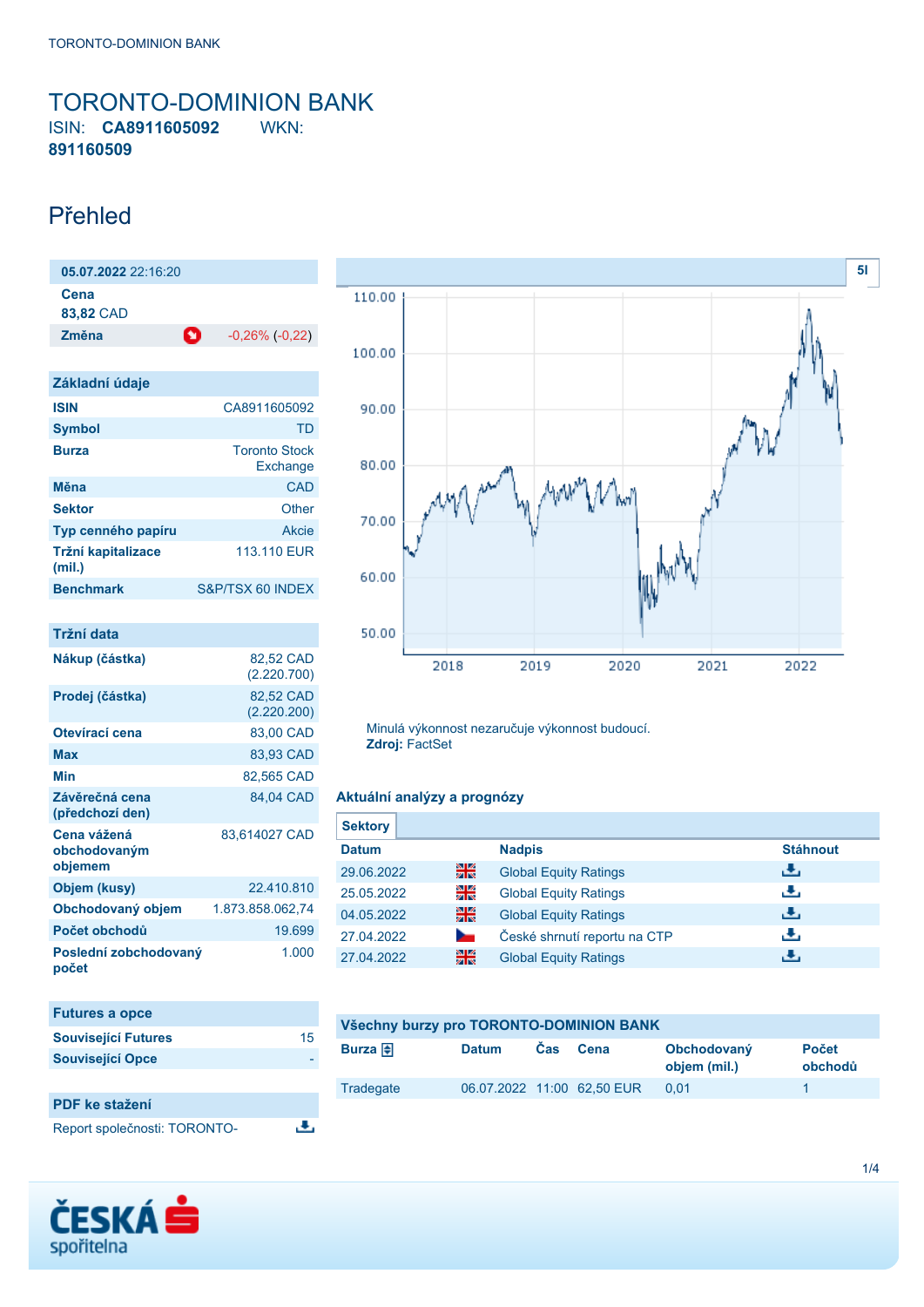DOMINION BANK

| <b>Toronto Stock</b><br>Exchange | 05.07.2022 22:16 83,82 CAD |                                   | 1.873,86 | 19.699         |
|----------------------------------|----------------------------|-----------------------------------|----------|----------------|
| <b>Stuttgart</b>                 | 06.07.2022 14:11 62.50 EUR |                                   | 0.00     | 8              |
| <b>NYSE</b>                      | 05.07.2022 22:00 64.24 USD |                                   | 144.50   | 25.998         |
| <b>Munich</b>                    | 06.07.2022 08:01 62,00 EUR |                                   | 0.00     | 1              |
| <b>London Stock</b><br>Exchange  |                            | 13.06.2022 15:46 90,3442 CAD 0.14 |          | 1              |
| Hanover                          | 06.07.2022 08:01 62.00 EUR |                                   | 0.00     | 1              |
| Frankfurt                        | 06.07.2022 08:05 62.50 EUR |                                   | 0.00     | $\overline{2}$ |
| <b>Duesseldorf</b>               | 06.07.2022 15:00 62,50 EUR |                                   | 0.00     | 9              |
| <b>Berlin</b>                    | 06.07.2022 14:05 63.00 EUR |                                   | 0.00     | 5              |

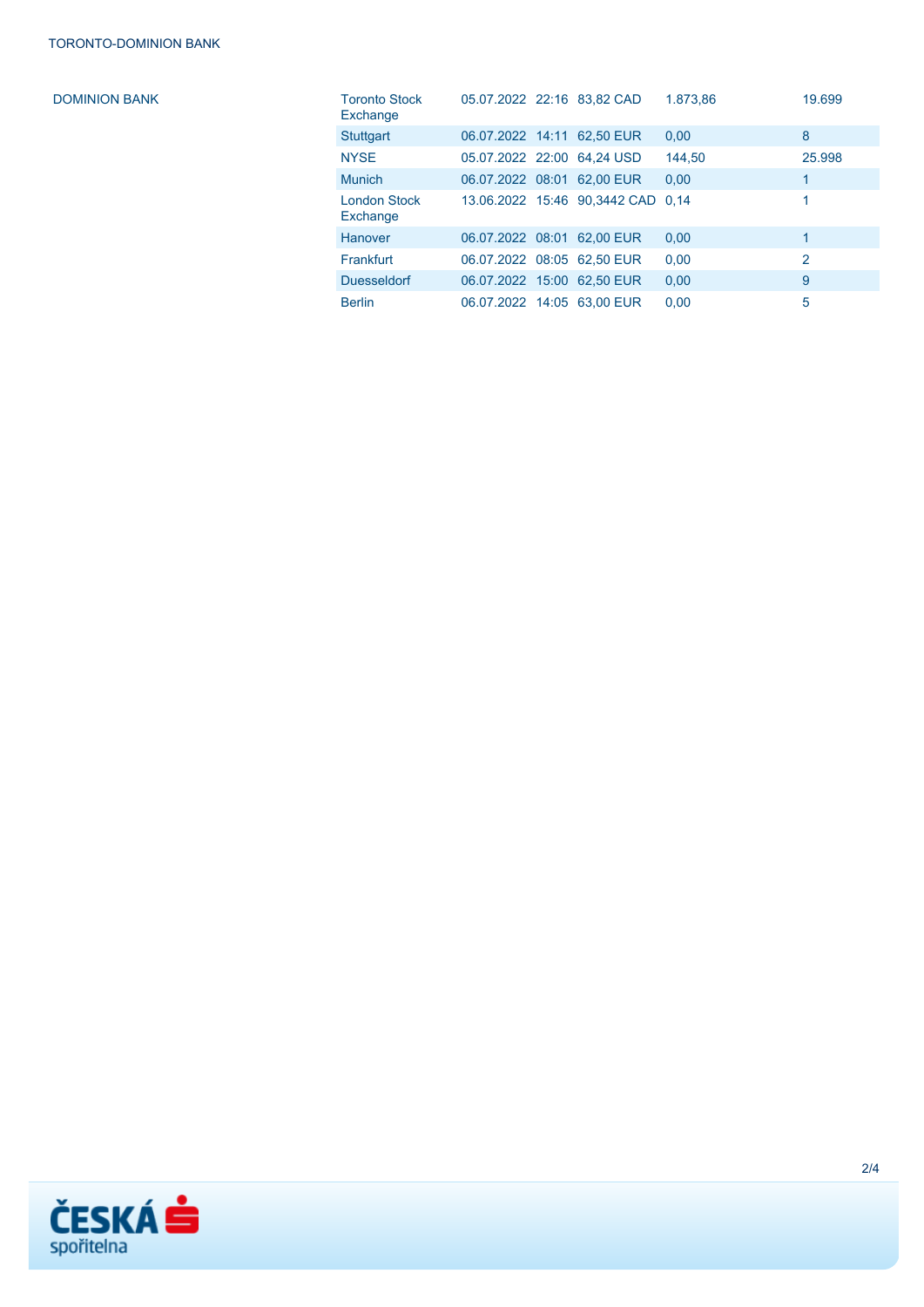# Detaily

**05.07.2022** 22:16:20 **Cena**

**83,82** CAD

**Změna** -0,26% (-0,22)

| Základní údaje               |                                  |
|------------------------------|----------------------------------|
| <b>ISIN</b>                  | CA8911605092                     |
| <b>Symbol</b>                | TD                               |
| <b>Burza</b>                 | <b>Toronto Stock</b><br>Exchange |
| Měna                         | CAD                              |
| <b>Sektor</b>                | Other                            |
| Typ cenného papíru           | Akcie                            |
| Tržní kapitalizace<br>(mil.) | 113,110 EUR                      |
| <b>Benchmark</b>             | S&P/TSX 60 INDEX                 |

| Tržní data                             |                          |
|----------------------------------------|--------------------------|
| Nákup (částka)                         | 82,52 CAD<br>(2.220.700) |
| Prodej (částka)                        | 82,52 CAD<br>(2.220.200) |
| Otevírací cena                         | 83,00 CAD                |
| Max                                    | 83,93 CAD                |
| Min                                    | 82,565 CAD               |
| Závěrečná cena<br>(předchozí den)      | 84,04 CAD                |
| Cena vážená<br>obchodovaným<br>objemem | 83,614027 CAD            |
| Objem (kusy)                           | 22.410.810               |
| Obchodovaný objem                      | 1.873.858.062.74         |
| Počet obchodů                          | 19.699                   |
| Poslední zobchodovaný<br>počet         | 1.000                    |

## **Výkonnost a riziko 6m 1r 3r Výkonn. (%)** -16,14% -4,36% +7,95%

| Výkonn. (abs.) $-16,13$ |       | $-3.82$ | $+6.17$ |
|-------------------------|-------|---------|---------|
| <b>Beta</b>             | 0.84  | 0.85    | 1.05    |
| <b>Volatilita</b>       | 19.51 | 18.15   | 27.14   |



Minulá výkonnost nezaručuje výkonnost budoucí. **Zdroj:** FactSet

| <b>Ceny</b>                           |                         |
|---------------------------------------|-------------------------|
| Ø cena 5 dní  Ø objem 5 dní (ks.)     | 84,39 CAD (9.414.113)   |
| Ø cena 30 dní  Ø objem 30 dní (ks.)   | 90,28 CAD (5.186.278)   |
| Ø cena 100 dní  Ø objem 100 dní (ks.) | 95,76 CAD (5.242.617)   |
| Ø cena 250 dní  Ø objem 250 dní (ks.) | 92,62 CAD (5.263.235)   |
| <b>YTD Max</b> datum                  | 109,08 CAD (11.02.2022) |
| <b>YTD Min   datum</b>                | 82,57 CAD (05.07.2022)  |
| 52týdenní max.   datum                | 109,08 CAD (11.02.2022) |
| 52týdenní min.   datum                | 80,68 CAD (20.09.2021)  |